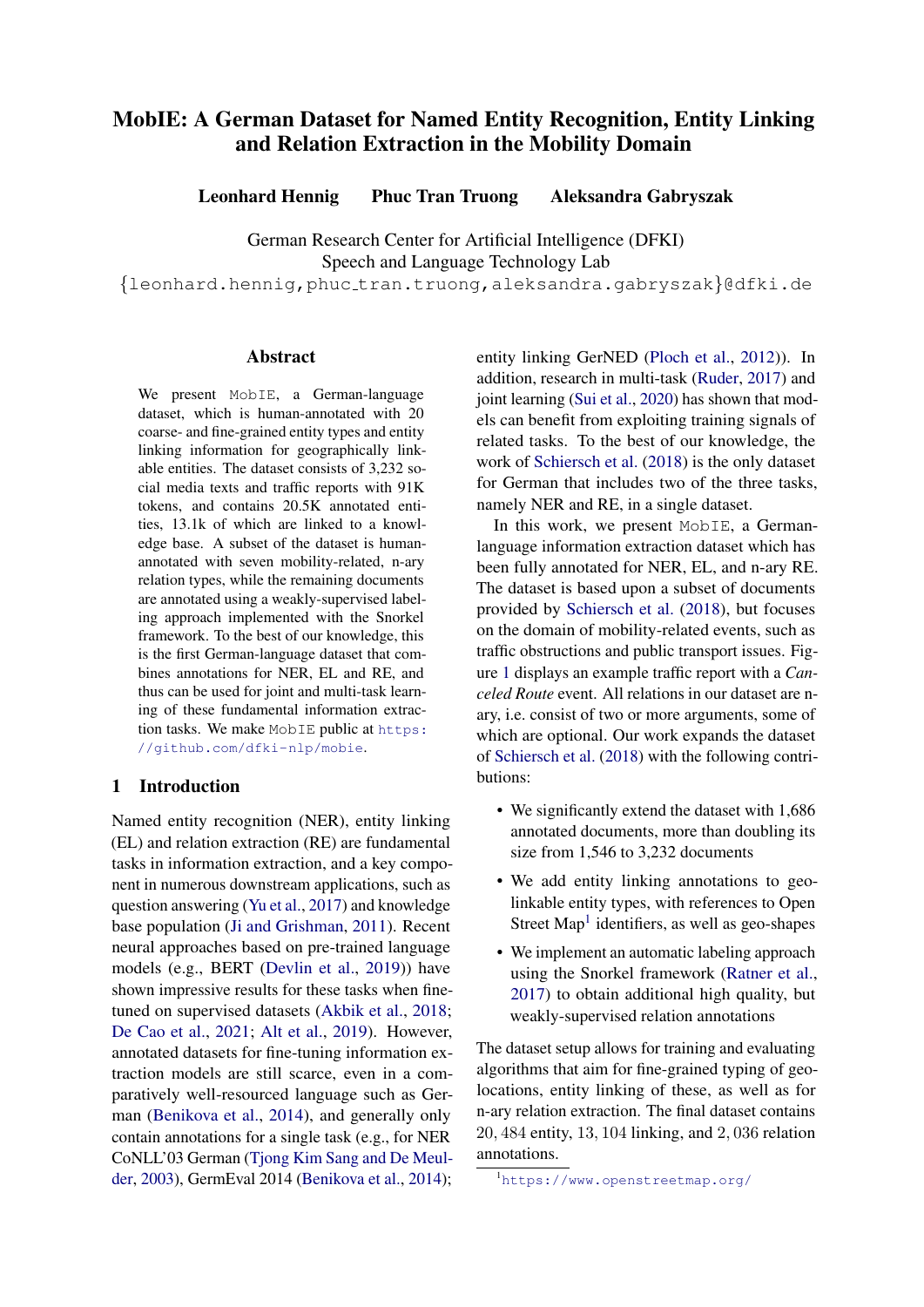<span id="page-1-0"></span>

|                    |            |     |            | (organization-company) TRI (trigger) LOC (location-route) END-LOC (location-stop) CAUSE (event cause) |       |                |  |
|--------------------|------------|-----|------------|-------------------------------------------------------------------------------------------------------|-------|----------------|--|
| wikiData:Q60439356 |            |     | kbld:22477 | osmld:62369                                                                                           |       |                |  |
| <b>BVG:</b>        | Zugausfall | #S7 | nach       | Potsdam                                                                                               | weaen | Notarzteinsatz |  |

Figure 1: Traffic report annotated with entity types, entity linking and arguments of a *Canceled Route* event .

# <span id="page-1-4"></span>**Geolink annotator**



A27 Bremerhaven Richtung Bremen die Ausfahrt Bremen-Vahr ist nach einem Unfall gesperrt.

Figure 2: Geolinker: Annotation tool for entity linking

## 2 Data Collection and Annotation

## 2.1 Annotation Process

We collected German Twitter messages and RSS feeds based on a set of predefined search keywords and channels (radio stations, police and public transport providers) continuously from June 2015 to April 2019 using the crawlers and configurations provided by [Schiersch et al.](#page-4-11) [\(2018\)](#page-4-11), and randomly sampled documents from this set for annotation. The documents, including metadata, raw source texts, and annotations, are stored with a fixed document schema as  $AVRO<sup>2</sup>$  $AVRO<sup>2</sup>$  $AVRO<sup>2</sup>$  and JSONL files, but can be trivially converted to standard formats such as CONLL. Each document was labeled iteratively, first for named entities and concepts, then for entity linking information, and finally for relations. In each step, documents are first annotated by a single trained annotator, and then the annotations are validated by a second annotator (one of the authors of the paper). All annotations contain a source attribute to differentiate manual relation annotations from weakly supervised ones (see Section [2.4\)](#page-2-0).

# 2.2 Entities

Table [3](#page-3-0) lists entity types of the mobility domain that are annotated in our corpus. All entity types except for *event cause* originate from the corpus of [Schier](#page-4-11)[sch et al.](#page-4-11) [\(2018\)](#page-4-11). The main characteristics of the

original annotation scheme are the usage of coarse and fine-grained entity types (e.g., *organization*, *organization-company*, *location*, *location-street*), as well as trigger entities for phrases which indicate annotated relations, e.g., *"Stau" ("traffic jam")*. We introduce a minor change by adding a new entity type label *event cause*, which serves as a label for concepts that do not explicitly trigger an event, but indicate its potential cause, e.g., *"technische Störung" ("technical problem")* as a cause for a *Delay* event.

#### 2.3 Entity Linking

In contrast to the original corpus, our dataset includes entity linking information. We use Open Street Map (OSM) as our main knowledge base (KB), since many of the geo-entities, such as streets and public transport routes, are not listed in standard KBs like Wikidata. We link all geo-locatable entities, i.e. *organizations* and *locations*, to their KB identifiers, and external identifiers (Wikidata) where possible. We include geo-information as an additional source of ground truth whenever a location is not available in  $OSM<sup>3</sup>$  $OSM<sup>3</sup>$  $OSM<sup>3</sup>$ . Geo-information is provided as points and polygons in WKB format<sup>[4](#page-1-3)</sup>.

<span id="page-1-1"></span><sup>2</sup><avro.apache.org>

<span id="page-1-2"></span><sup>3</sup>This is mainly the case for *location-route* and *locationstop* entities, which are derived from proprietary KBs of Deutsche Bahn and Rhein-Main-Verkehrsverbund. Standardized ids for these entity types, e.g. DLID/DHID, were not yet available at the time of creation of this dataset.

<span id="page-1-3"></span><sup>4</sup><https://www.ogc.org/standards/sfa>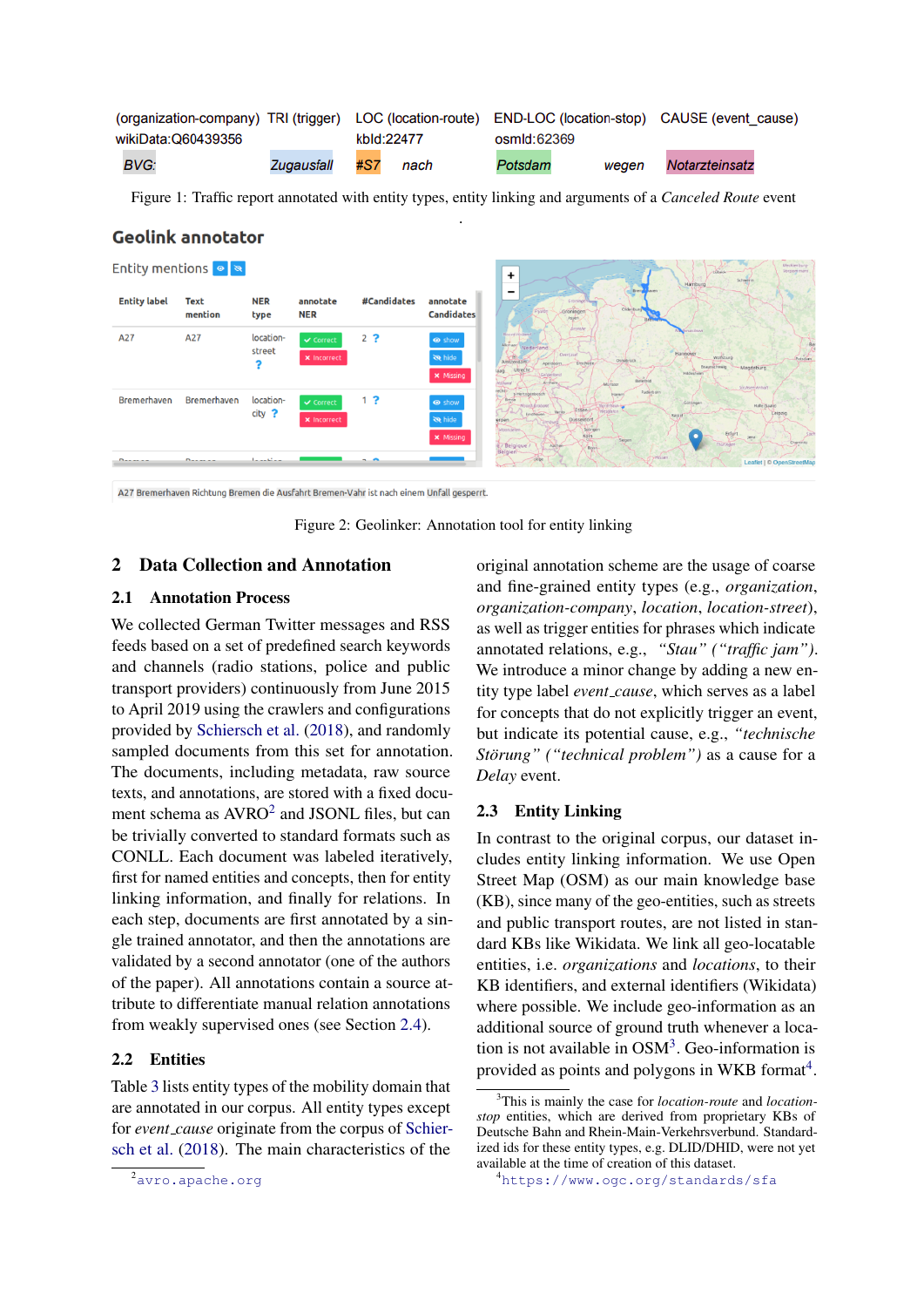<span id="page-2-1"></span>

| <b>Relation</b>           | <b>Arguments</b>                |
|---------------------------|---------------------------------|
| Accident                  | DEFAULT-ARGS, delay             |
| <b>Canceled Route</b>     | DEFAULT-ARGS                    |
| Canceled Stop             | DEFAULT-ARGS, route             |
| Delay                     | DEFAULT-ARGS, delay             |
| <i><b>Obstruction</b></i> | DEFAULT-ARGS, delay             |
| Rail Repl. Serv.          | DEFAULT-ARGS, delay             |
| Traffic Jam               | DEFAULT-ARGS, delay, jam-length |

Table 1: Relation definitions of the MobIE dataset. DEFAULT-ARGS for all relations are: location, trigger, direction, start-loc, end-loc, start-date, end-date, cause. Location and trigger are essential arguments for all relations, other arguments are optional.

Figure [2](#page-1-4) shows the annotation tool used for entity linking. The tool displays the document's text, lists all annotated geo-location entities along with their types, and a list of KB candidates retrieved. The annotator first checks the quality of the entity type annotation, and may label the entity as *incorrect* if applicable. Then, for each valid entity the annotator either labels one of the candidates shown on the map as correct, or they select *missing* if none of the candidates is correct.

#### <span id="page-2-0"></span>2.4 Relations

Table [1](#page-2-1) lists relation types and their arguments. The relation set focuses on events that may negatively impact traffic flow, such as *Traffic Jam*s and *Accident*s. All relations have a set of required and optional arguments, and are labeled with their annotation source, i.e., human or weakly-supervised. Different relations may co-occur in a single sentence, e.g. *Accident*s may cause *Traffic Jam*s, which are often reported together.

Human annotation. The annotation in [Schier](#page-4-11)[sch et al.](#page-4-11) [\(2018\)](#page-4-11) is performed manually. Annotators labeled only explicitly expressed relations where all arguments occurred within a single sentence. The authors report an inter-annotator agreement of 0.51 (Cohen's  $\kappa$ ) for relations.

Automatic annotation with Snorkel. To reduce the amount of labor required for relation annotation, we explored an automatic, weakly supervised labeling approach. Our intuition is that due to the formulaic nature of texts in the traffic report domain, weak heuristics that exploit the combination of trigger key phrases and specific location types provide a good signal for relation labeling. For example, *"A2 Dortmund Richtung Hannover 2 km Stau"* is easily identified as a *Traffic Jam* relation mention due to the occurrence of the *"Stau"* trigger

<span id="page-2-2"></span>

Figure 3: Snorkel applies user-defined, 'weak' labeling functions (LF) to unlabeled data and learns a model to reweigh and combine the LFs' outputs into probabilistic labels.

in combination with the road name *"A2"*.

We use the Snorkel weak labeling framework [\(Ratner et al.,](#page-4-12) [2017\)](#page-4-12). Snorkel unifies multiple weak supervision sources by modeling their correlations and dependencies, with the goal of reducing label noise [\(Ratner et al.,](#page-4-13) [2016\)](#page-4-13). Weak supervision sources are expressed as labeling functions (LFs), and a label model combines the votes of all LFs weighted by their estimated accuracies and outputs a set of probabilistic labels (see Figure [3\)](#page-2-2).

We implement LFs for the relation classification of trigger concepts and role classification of trigger-argument concept pairs. The output is used to reconstruct n-ary relation annotations. Trigger classification LFs include keyword list checks as well as examining contextual entity types. Argument role classification LFs are inspired by [Chen](#page-4-14) [and Ji](#page-4-14) [\(2009\)](#page-4-14), and include distance heuristics, entity type of the argument, event type output of the trigger labeling functions, context words of the argument candidate, and relative position of the entity to trigger. We trained the Snorkel label model on all unlabeled documents in the dataset that contained at least a *trigger* entity (690 documents). The probabilistic relation type and argument role labels were then combined into n-ary relation annotations.

We verified the performance of the Snorkel model using a randomly selected development subset of 55 documents with human-annotated relations. On this dev set, Snorkel-assigned trigger class labels achieved a F1-score of 80.6 (Accuracy: 93.0), and role labeling of trigger-argument pairs had a F1-score of 72.6 (Accuracy: 83.1). This confirms our intuition that for the traffic report domain, weak labeling functions can provide useful supervision signals.

#### 3 Dataset Statistics

We report the statistics of the MobIE dataset in Table [2.](#page-3-1) The majority of documents originate from Twitter, but RSS messages are longer on average,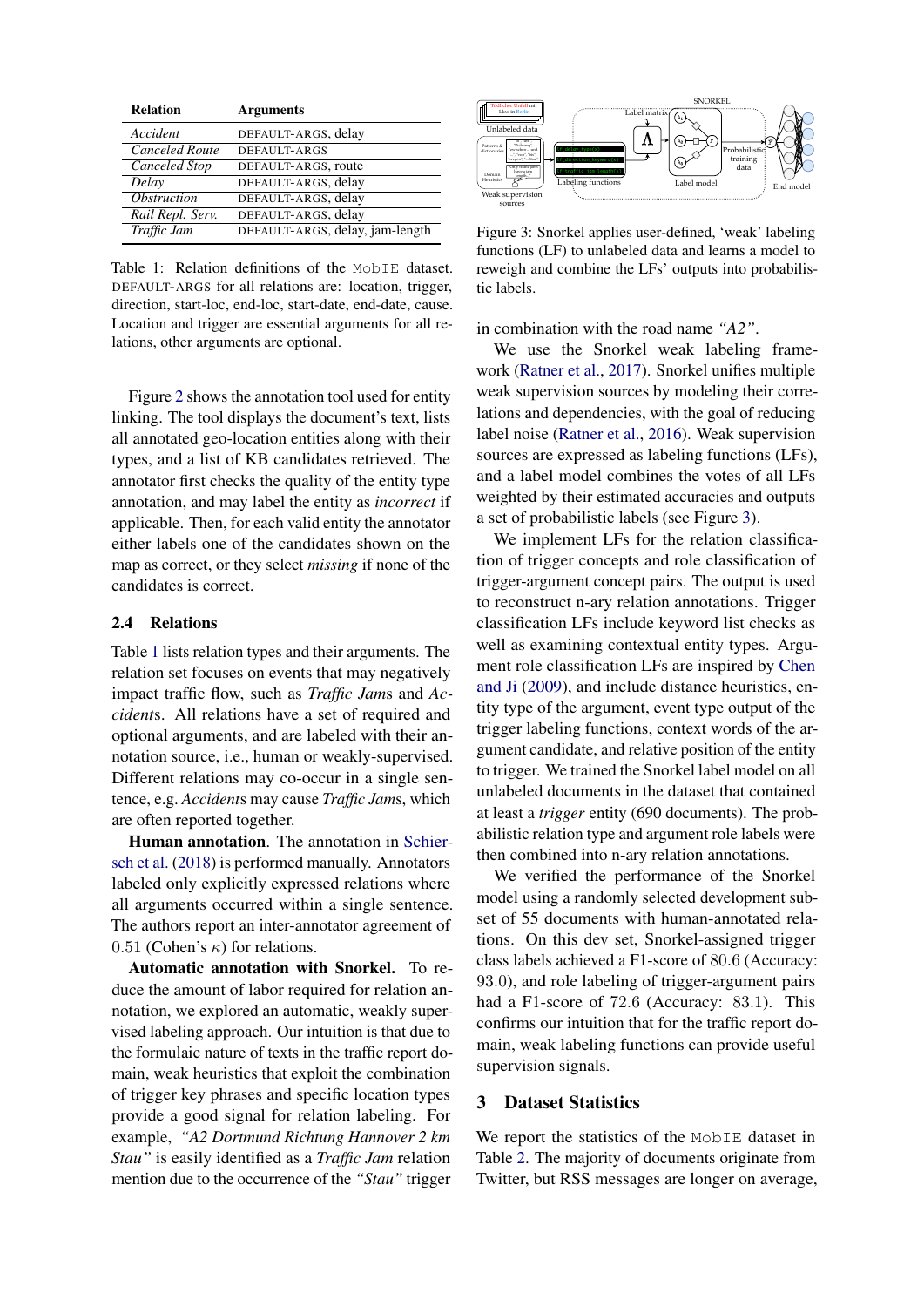<span id="page-3-1"></span>

|             | <b>Twitter</b> | <b>RSS</b> | <b>Total</b> |
|-------------|----------------|------------|--------------|
| $#$ docs    | 2,562          | 670        | 3,232        |
| # sentences | 5.409          | 1,668      | 7.077        |
| # tokens    | 62,330         | 28.641     | 90.971       |
| # entities  | 13,573         | 6.911      | 20,484       |
| # linked    | 8,715          | 4,389      | 13,104       |
| # events    | 1.461          | 575        | 2.036        |

Table 2: Dataset statistics per source.

and typically contain more annotations (e.g., 10.3 entities/doc versus 5.3 entities/doc for Twitter). The annotated corpus is provided with a standardized *Train/Dev/Test* split. To ensure a high data quality for evaluating event extraction, we include only documents with manually annotated events in the *Test* split.

Table [3](#page-3-0) lists the distribution of entity annotations in the dataset, Table [4](#page-3-2) the distribution of linked entities. Of the 20, 484 annotated entities covering 20 entity types, 13, 104 *organization\** and *location\** entities are linked, either to a KB reference id, or marked as NIL. The remaining entities are non-linkable types, such as time and date expressions. The fraction of NILs among linkable entities is 43.1% overall, but varies significantly with entity type. *Locations* that could not be assigned to a specific subtype are more often resolved as NIL. A large fraction of these are highway exits (e.g. *"Pforzheim-Ost"*) and non-German locations, which were not included in the subset of OSM integrated in our KB. In addition, candidate retrieval for *organization*s often returned no viable candidates, especially for non-canonical name variants used in tweets.

The dataset contains 2, 036 annotated traffic events, 1, 280 manually annotated and 756 obtained via weak supervision. Table [5](#page-3-3) shows the distribution of relation types. *Canceled Stop* and *Rail Replacement Service* relations occur less frequently in our data than the other relation types, and *Obstruction* is the most frequent class.

# 4 Conclusion

We presented a dataset for named entity recognition, entity linking and relation extraction in German mobility-related social media texts and traffic reports. Although not as large as some popular task-specific German datasets, the dataset is, to the best of our knowledge, the first Germanlanguage dataset that combines annotations for NER, EL and RE, and thus can be used for joint and multi-task learning of these fundamental in-

<span id="page-3-0"></span>

|                      | <b>Twitter</b> | <b>RSS</b> | <b>Total</b> |
|----------------------|----------------|------------|--------------|
| date                 | 434            | 549        | 983          |
| disaster-type        | 78             | 18         | 96           |
| distance             | 37             | 175        | 212          |
| duration             | 413            | 157        | 570          |
| event-cause          | 898            | 116        | 1,014        |
| location             | 887            | 1,074      | 1,961        |
| location-city        | 844            | 1,098      | 1,942        |
| location-route       | 2,298          | 324        | 2,622        |
| location-stop        | 1,913          | 1,114      | 3,027        |
| location-street      | 634            | 612        | 1,246        |
| money                | 16             | 3          | 19           |
| number               | 527            | 198        | 725          |
| org-position         | 4              | 0          | 4            |
| organization         | 296            | 121        | 417          |
| organization-company | 1,843          | 46         | 1,889        |
| percent              | 1              | 0          | 1            |
| person               | 135            | 0          | 135          |
| set                  | 18             | 37         | 55           |
| time                 | 683            | 410        | 1,093        |
| trigger              | 1,614          | 859        | 2,473        |

Table 3: Distribution of entity annotations.

<span id="page-3-2"></span>

|                      | # entities | # KB  | # NIL |
|----------------------|------------|-------|-------|
| location             | 1.961      | 703   | 1,258 |
| location-city        | 1.942      | 1,486 | 456   |
| location-route       | 2,622      | 2,138 | 484   |
| location-stop        | 3,027      | 1,898 | 1,129 |
| location-street      | 1,246      | 1,036 | 210   |
| organization         | 417        |       | 417   |
| organization-company | 1,889      | 192   | 1.697 |

Table 4: Distribution of entity linking annotations.

<span id="page-3-3"></span>

|                          | <b>Twitter</b> | <b>RSS</b> | Total |
|--------------------------|----------------|------------|-------|
| Accident                 | 316            | 80         | 396   |
| Canceled Route           | 259            | 75         | 334   |
| Canceled Stop            | 25             | 42         | 67    |
| Delay                    | 337            | 48         | 385   |
| Obstruction              | 386            | 140        | 526   |
| Rail Replacement Service | 71             | 27         | 98    |
| Traffic Jam              | 67             | 163        | 230   |

Table 5: Distribution of relation annotations.

formation extraction tasks. The dataset is freely available under a CC-BY 4.0 license at [https:](https://github.com/dfki-nlp/mobie) [//github.com/dfki-nlp/mobie](https://github.com/dfki-nlp/mobie).

### Acknowledgments

We would like to thank Elif Kara, Ursula Strohriegel and Tatjana Zeen for the annotation of the dataset. This work has been supported by the German Federal Ministry of Transport and Digital Infrastructure as part of the project DAYSTREAM (01MD19003E), and by the German Federal Ministry of Education and Research as part of the project CORA4NLP (01IW20010).